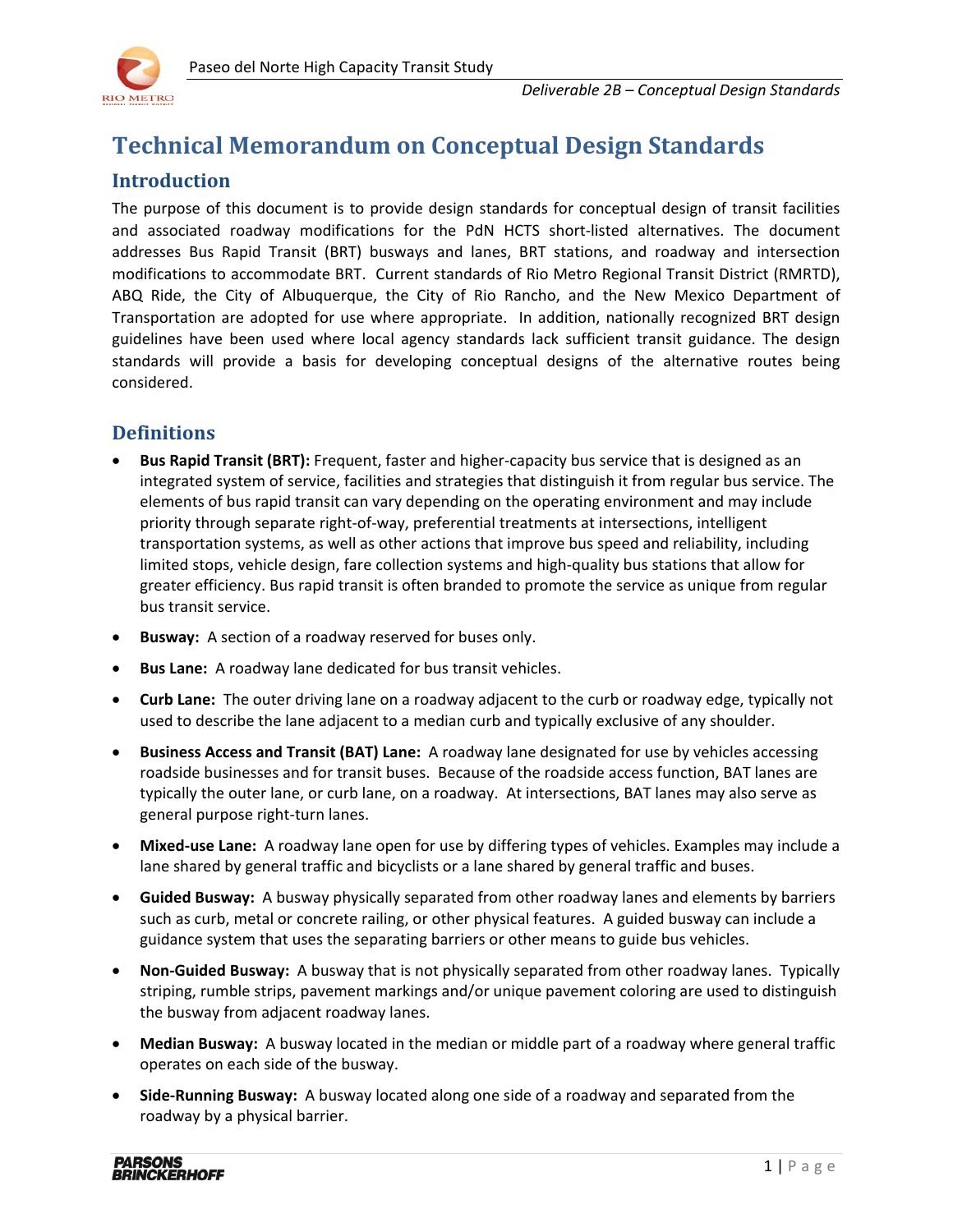

• **Queue Jump:** A form of transit signal priority where there is a separate signal phase for transit vehicles so they can advance ahead of other traffic. Queue jumps can be partnered with a queue bypass lane or may operate from a regular traffic lane.

## **Standards for BRT Busways, Bus Lanes, and Stations**

For the purpose of this study, development of conceptual designs for BRT busways, bus lanes and stations should strive to balance achieving the highest level of service with the least cost and impact to existing roadway corridors. Where practical, desirable design criteria values should be used. Where use of desirable values would result in unreasonable costs or impacts, minimum values may be used, but only in the most constrained conditions.

## **Cross-Section Design**

BRT buses may operate in median or side-running busways dedicated to BRT vehicles, BRT curb lanes dedicated to BRT or other bus transit vehicles or mixed-use lanes that accommodate both general traffic and BRT vehicles in mixed flow. Busways and bus lanes dedicated to BRT vehicles are less affected by congestion than mixed-use lanes and therefore offer greater service reliability. Busways may be configured as either two-lane (two-way) or one-lane (bi-directional), and may be guided (separated from adjacent traffic), or non-guided (not separated from adjacent traffic). The various types of busways and lanes that may be implemented on this project are described below and depicted in the typical sections on the following pages.

A **guided BRT busway** is separated from non-BRT traffic by a physical barrier such as a barrier curb or other physical feature. The use of a physical barrier prevents non-BRT traffic from entering the busway and thereby provides greater service reliability. Automated bus guidance systems that use the separating barriers or other means can be incorporated into guided busways but are not required. Guided busways can be located in the roadway median or offset to one side of the roadway. These are known as either a guided median busway or a guided side-running busway. American Public Transportation Association (APTA) Standards for Designing Bus Rapid Transit Running Ways (APTA-BTS-BRT-RP-003-10) recommends 11-foot wide bus lanes for separated busways in constrained areas. For separated busways that are guided by curbs or another type of barrier, APTA indicates that lane widths can be reduced to as narrow as 8 feet-10 inches. This should be considered an absolute minimum applicable only for short runs on tangent sections. On curved sections, 10 feet-6 inches should be considered the absolute minimum width and only applied for short runs. Figures 1 and 2 show typical sections for guided median and side-running BRT busways respectively.

A **non-guided BRT busway** is typically located within the roadway median. This design does not have a physical barrier between the bus lanes and outside traffic. Instead, a painted stripe and rumble strip is used to delineate the busway from adjacent traffic lanes. APTA Standards recommend 11-foot wide bus lanes and 1 foot-6 inch wide separator spaces on each side of non-guided busways. See Figure 3 for non-guided median BRT busway typical sections.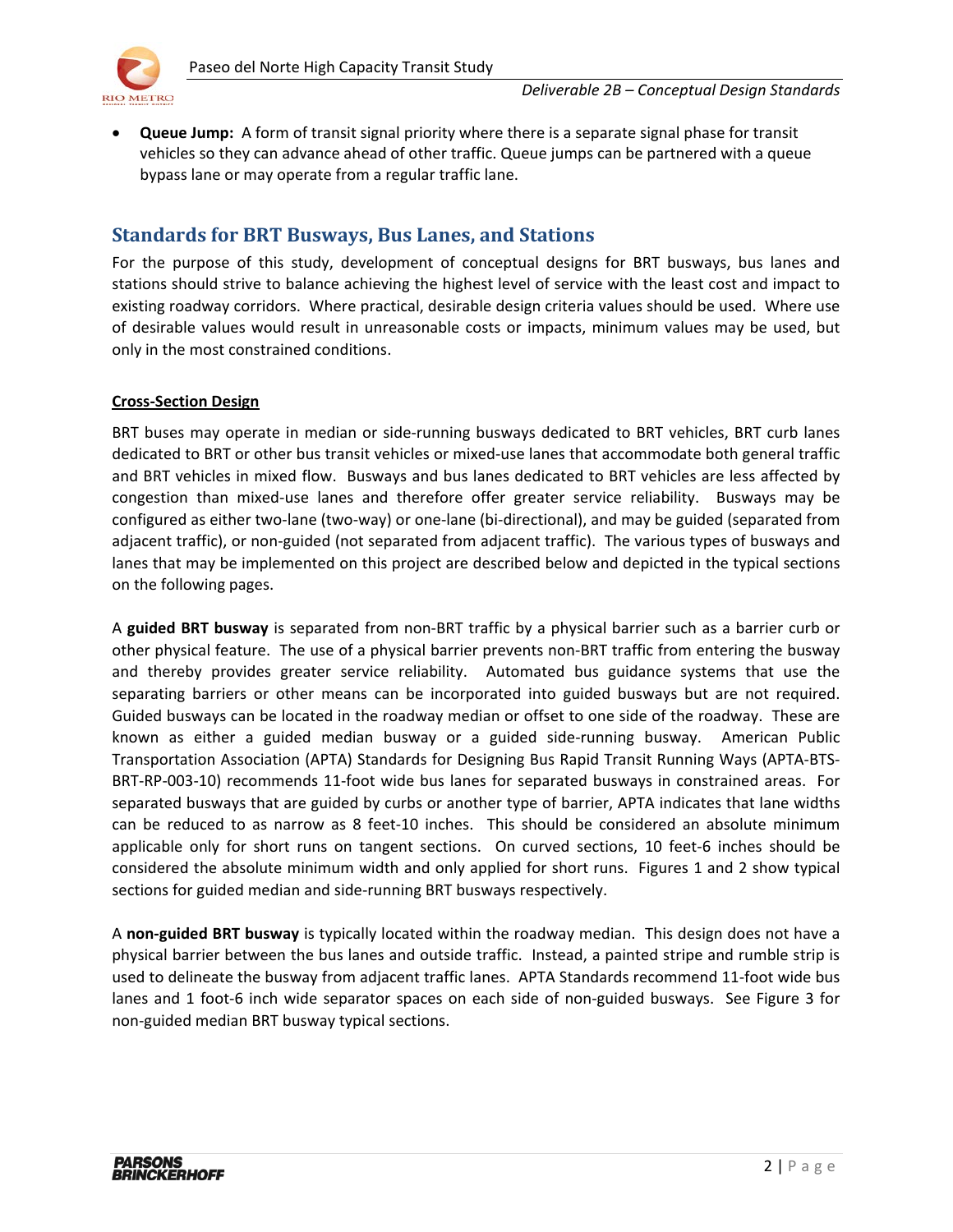



**Figure 1: Guided Median BRT Busway Typical Sections**

**Figure 2: Guided Side-Running (Separate) BRT Busway Typical Sections**

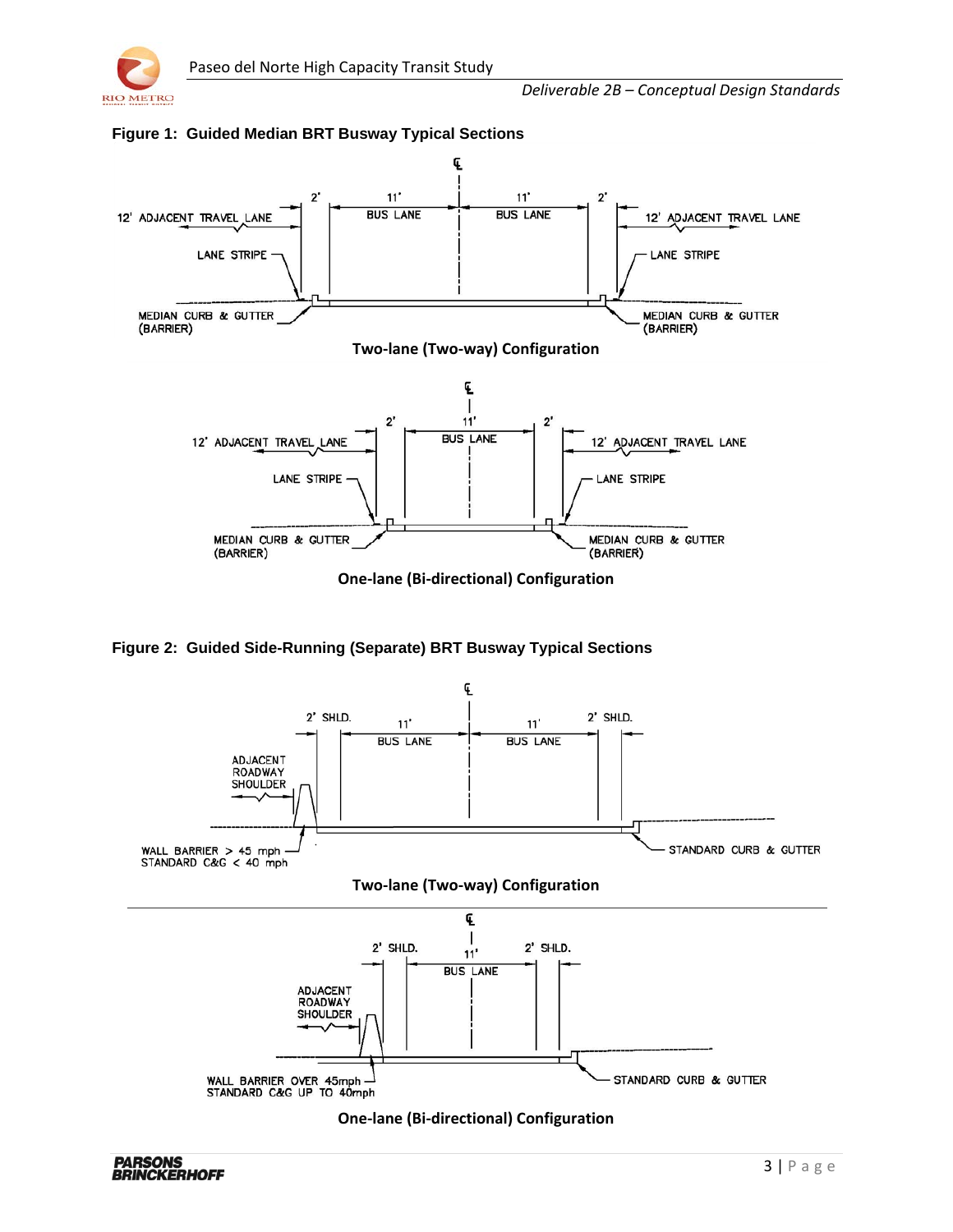



## **Figure 3: Non-Guided Median BRT Busway Typical Section**

**One-lane (Bi-directional) Configuration**

A **BRT curb lane** is a dedicated lane adjacent to the outer curb of the street. This lane is not separated from other traffic by a physical barrier and may be used as an access lane for traffic exiting the roadway. When also used for access, this arrangement is commonly referred to as a Business Access and Transit (BAT) lane. BRT curb lanes and BAT lanes may also serve as a right-turn lane at intersections. Signing and pavement markings are used to delineate a BRT bus-only lane or BAT lane. The lane width of a BRT curb lane or BAT lane is the same as a mixed-use lane. For mixed-use lanes, signing and pavement markings may be used to identify the lane as a BRT bus lane. APTA recommends a minimum width of 12 feet for BRT curb lanes/BAT lanes and mixed-use lanes. Figure 4 shows a typical section of a BRT curb lane/BAT lane or mixed-use lane. Where on-street bicycle lanes are provided, the bicycle lane should be located between the BRT curb lane and general traffic lanes and should be a minimum of 6 feet in width. In mixed-use lane situations, on-street bicycle lanes should remain in the typical location adjacent to the outer curb and be the customary width defined by the standards of the local governing agency.

## **Figure 4: BRT Curb Lane/BAT Lane, or Mixed-Use Lane Typical Section**

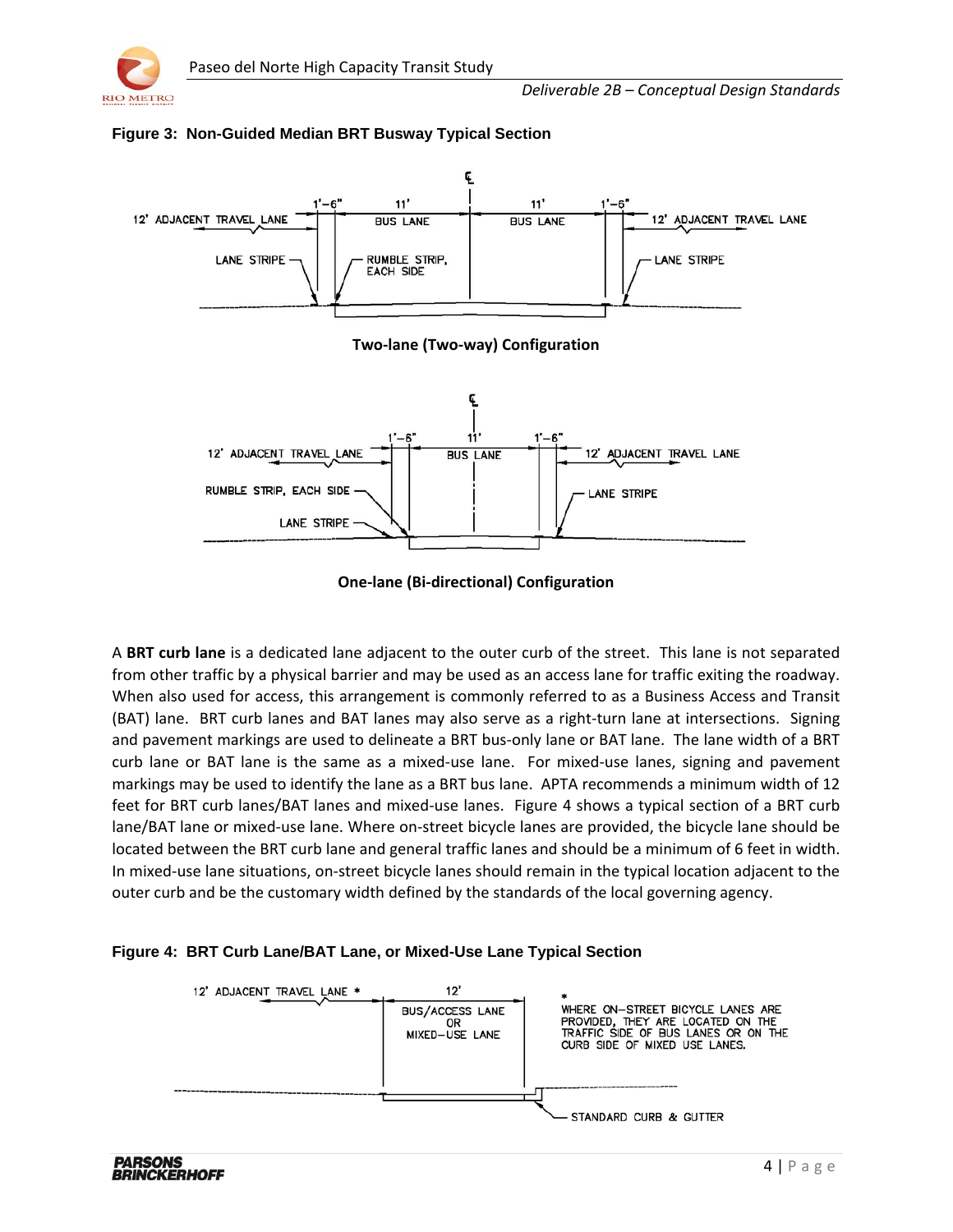

## **Design Vehicle**

The design vehicle for BRT busways will be a 60-foot long articulated bus. AASHTO designates this vehicle as Articulated Bus (A-BUS). Busway alignments, intersection areas, and turning movements will be checked to ensure that this vehicle can be accomodated at all locations along the route. Figure 5 shows the minimum turning path for the design vehicle. Vehicles other than A-BUS may be selected where appropriate for design of specific elements of the BRT system or roadway areas along the study corridors.



## **Figure 5: Articulated Bus (A-BUS) Minimum Turning Path**

*Source: AASHTO A Policy on Geometric Design, 6th Edition, 2011*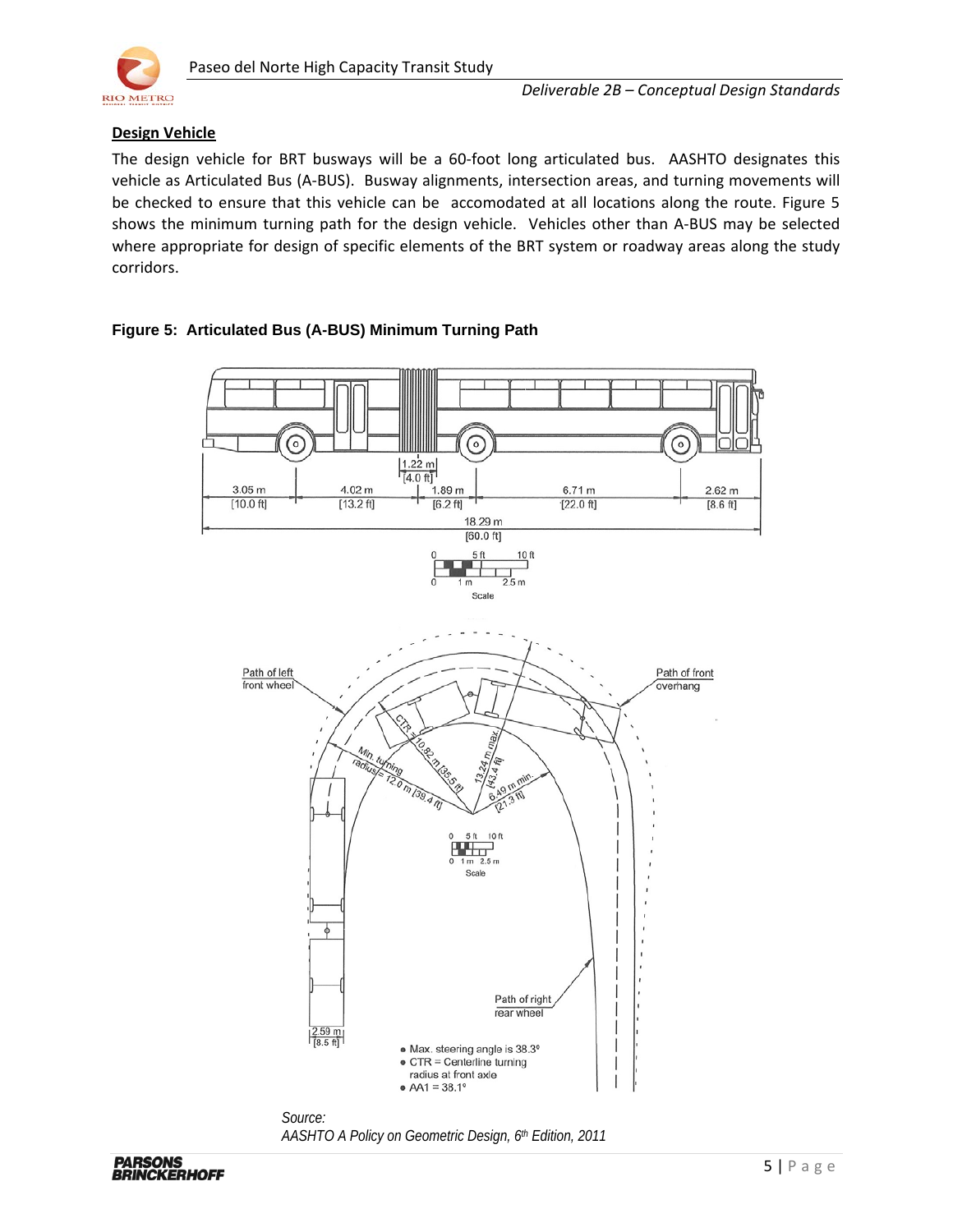

## **Alignment Design**

APTA has developed standard design criteria for BRT systems that are applicable to this project. Selected APTA criteria are included in Table 1 and will be used for conceptual design of the BRT running ways. Because the BRT running ways will be located on existing roadway corridors and constrained by the existing roadway features and rights-of-way, the criteria identified below will be followed where feasible but may vary due to existing conditions.

#### **Design Parameter Non-Guided**<br> **Design Parameter Busway Guided/ Separate Busway Design Speed (MPH)** Match Existing Street 30-50 **Alignment** Stopping Sight Distance (ft.) Per Design Speed/AASHTO **Standards** Per Design Speed/AASHTO **Standards** Desirable Min. Curve Radius (ft.) The Match Existing Street 1 and 500 Absolute Min. Curve Radius (ft.)  $265$  265 Max. Superelevation (Between Stations) | Match Existing Street | 3% Max. Superelevation (At Stations)  $\begin{array}{ccc} \hline \end{array}$  2% and 2% Min. Tangent at Station/Platform Ends (ft.) 65 65 65 **Gradient** Desirable Maximum Match Existing Street 1 5% Absolute Maximum 8% (run of 500' or less) 8% (run of 500' or less) Range at Stations  $\begin{array}{ccc} \vert & 0.5\% \text{-} 2\% \end{array}$  0.5%-2% Minimum **Match Existing Street** 1 0.30%

## **Table 1: Selected APTA Design Criteria for Separate BRT Busways**

*Source: American Public Transportation Association (APTA) Standards for Designing Bus Rapid Transit Running Ways (APTA-BTS-BRT-RP-003-10) and the Transit Cooperative Research Program Report 118.* 

Where existing conditions require that a two-lane busway is reduced to a single lane, the following criteria will apply.

- 1. Transitions from two-lane to one-lane busways shall be signal controlled.
- 2. Transitions shall accommodate smooth flow at the posted speed limit (see Figure 6).
- 3. The length of one-lane busway shall be limited to one-half mile or less.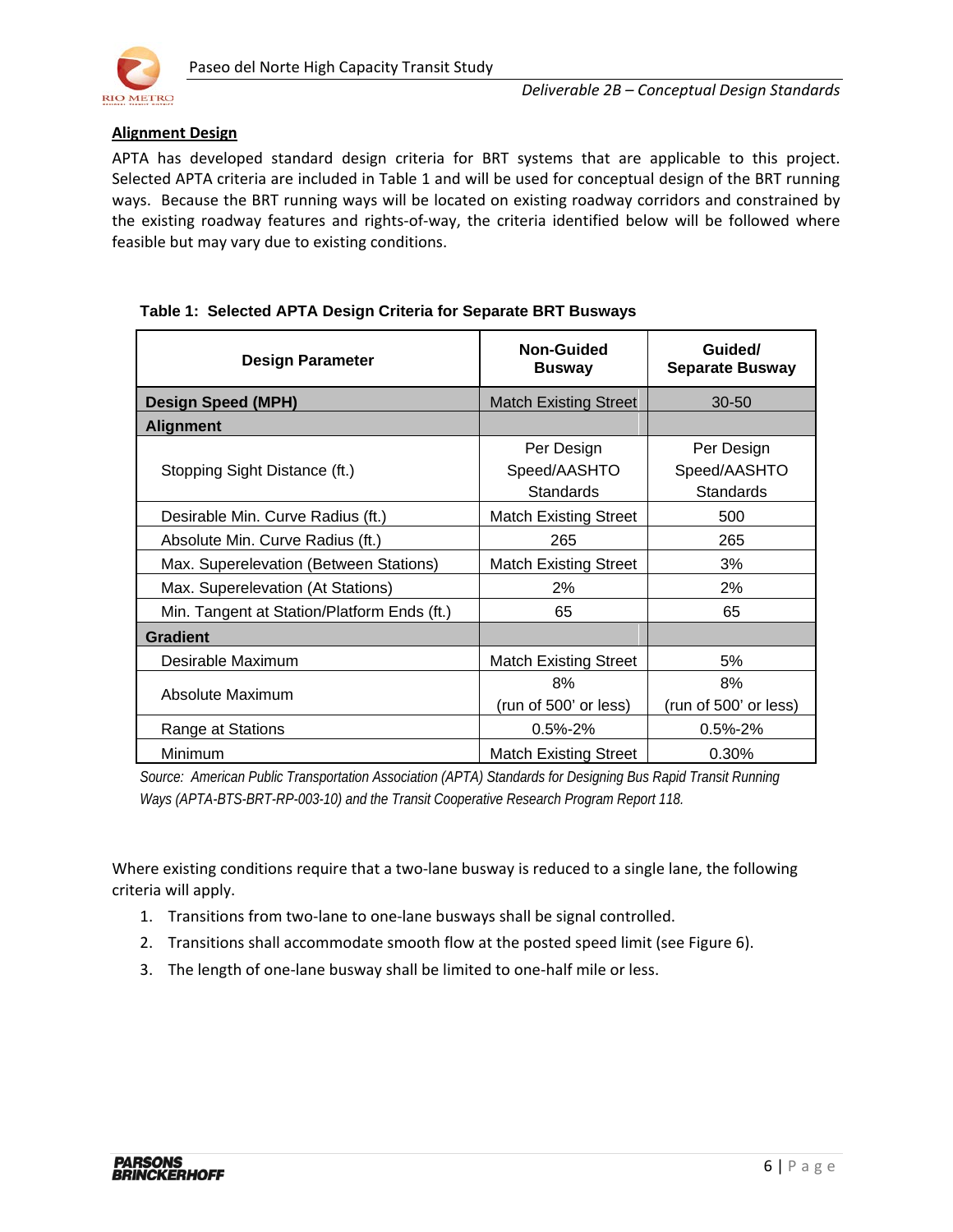

## **Figure 6: Transition from Two-lane to One-lane Busway**



#### **Station Design**

For the conceptual design of alternatives, basic station footprints will be used to assess needs and impacts. Stations will be designed to accommodate simultaneous docking of two articulated buses at level or near-level boarding height. For median stations, it is assumed they can be served by vehicles that have left and right side doors and are not constrained by vehicles with only right side doors.

The types of stations that will be used for the conceptual design are a median station and a curb-side station. Basic station dimensions are shown in Table 2 below.

| Design Parameter                 | <b>Dimension</b>        |  |
|----------------------------------|-------------------------|--|
| <b>Median Station</b>            |                         |  |
| Station Width (Overall)          | 30' max. to 26' min.    |  |
| Clear Platform Width (Each side) | 12' desirable, 10' min. |  |
| <b>Curb-Side Station</b>         |                         |  |
| Station Width (Overall)          | 16' max. to 10' min.    |  |
| <b>Clear Platform Width</b>      | 12' desirable, 10' min. |  |
| <b>Park &amp; Ride Station</b>   |                         |  |
| Station Width (Overall)          | 20' max. to 14' min.    |  |
| <b>Clear Platform Width</b>      | 12' desirable, 10' min. |  |
| <b>All Station Types</b>         |                         |  |
| <b>Station Height</b>            | $14.5" - 15.5"$         |  |
| <b>Station Length</b>            | 140'                    |  |
| Approach Taper Length            | 1.5x Bus Length         |  |
| Departure Taper Length           | 1x Bus Length           |  |

**Table 2: BRT Station Standard Dimensions**

*Source: American Public Transportation Association (APTA) Standards for Designing Bus Rapid Transit Running Ways (APTA-BTS-BRT-RP-003-10) and the Transit Cooperative Research Program Report 118*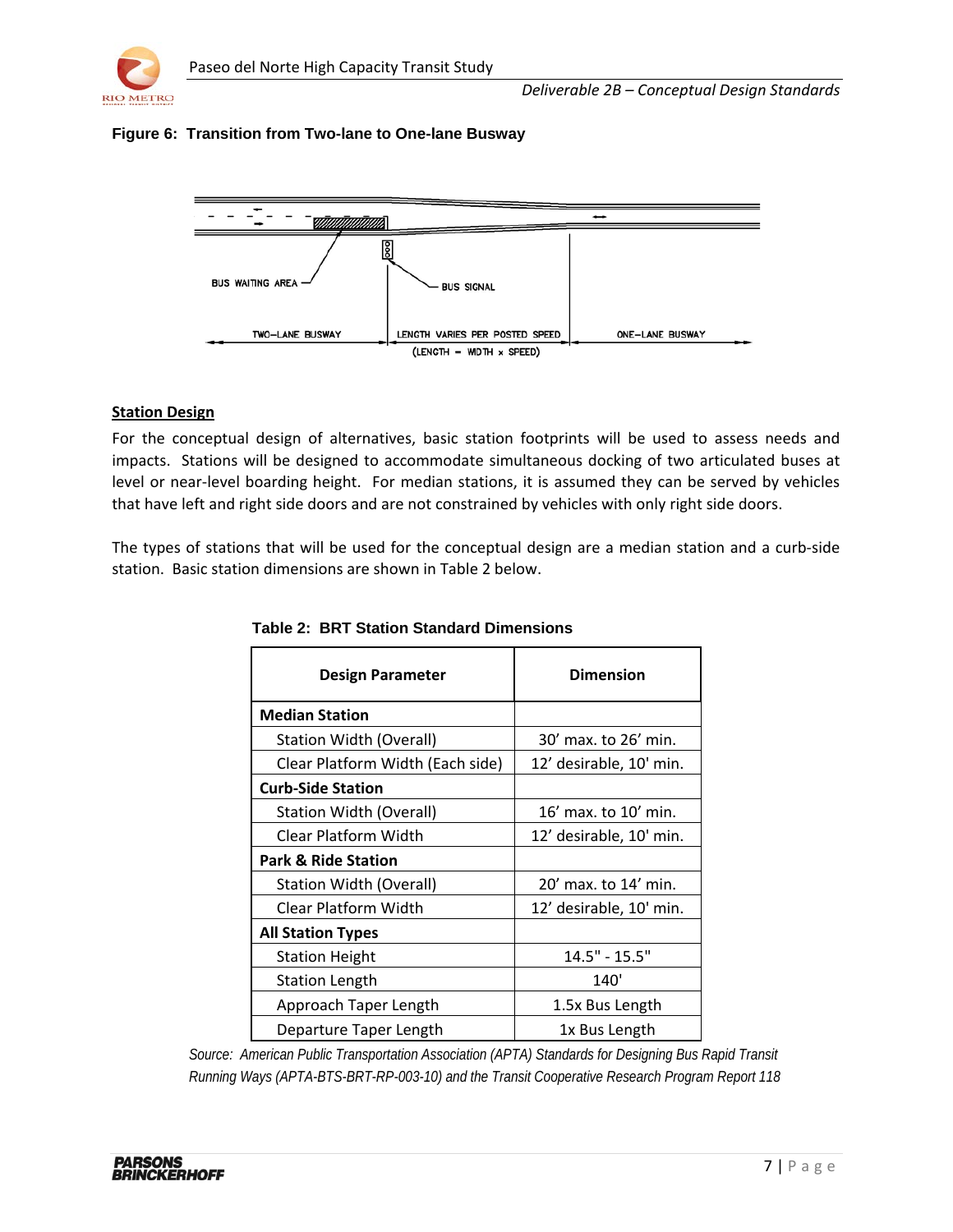

A **median station** (see Figures 7 and 8) is located in the center of a median busway between bus lanes and simultaneously provides service for both directions of the BRT. An advantage of median stations is that a single station serves a given stop. However, a disadvantage of this type of station is that it either requires buses to have dual or left-side doors, or requires buses to cross to the opposite side at the stations and then cross back over once they leave the station. Median stations will typically require a wider than normal median to accommodate the station and busway.

A **curb-side station** (see Figures 9 and 10) is located along the side of a busway or lane and can be used in conjunction with a median busway, side-running busway, BRT curb lane/BAT lane or mixed-use lane. Curb-side stations provide service for one direction and therefore require separate stations for each direction of travel as well as additional roadside space above the normal sidewalk width. Curb-side stations are typically located on the far side of intersections (after passing through the intersection). This allows turn lanes to be placed on the near side and works well with signal prioritization.



#### **Figure 7: Example of a Median Station**

*Source: Transit Cooperative Research Program (TCRP) Report 90, Bus Rapid Transit, Volume 2: Implementation*

#### **Figure 8: Median Station Dimensions**

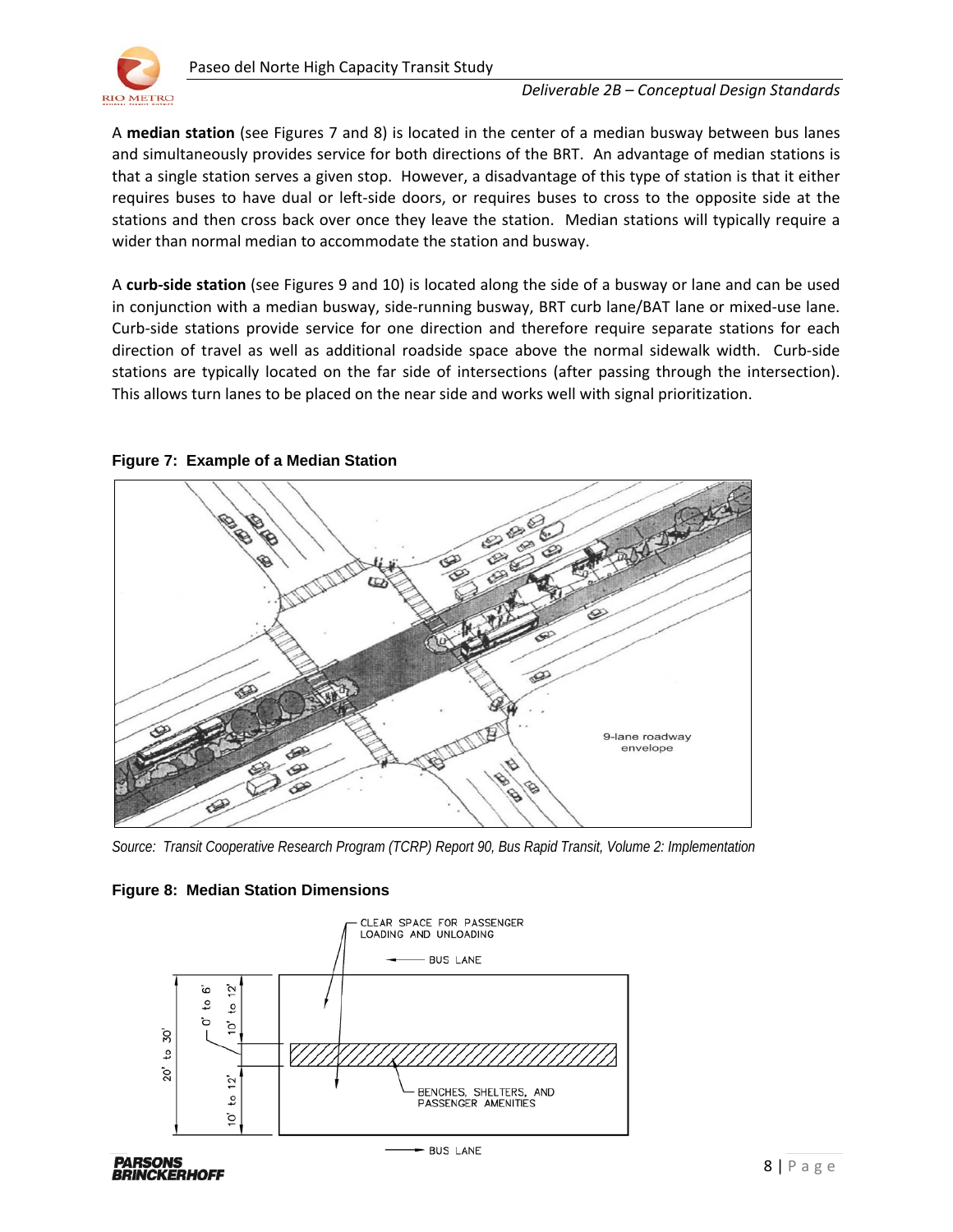



**Figure 9: Examples of Curb-Side Stations**

*Source: TCRP Report 90, Bus Rapid Transit, Volume 2: Implementation*

## **Figure 10: Curb-Side Station Dimensions**

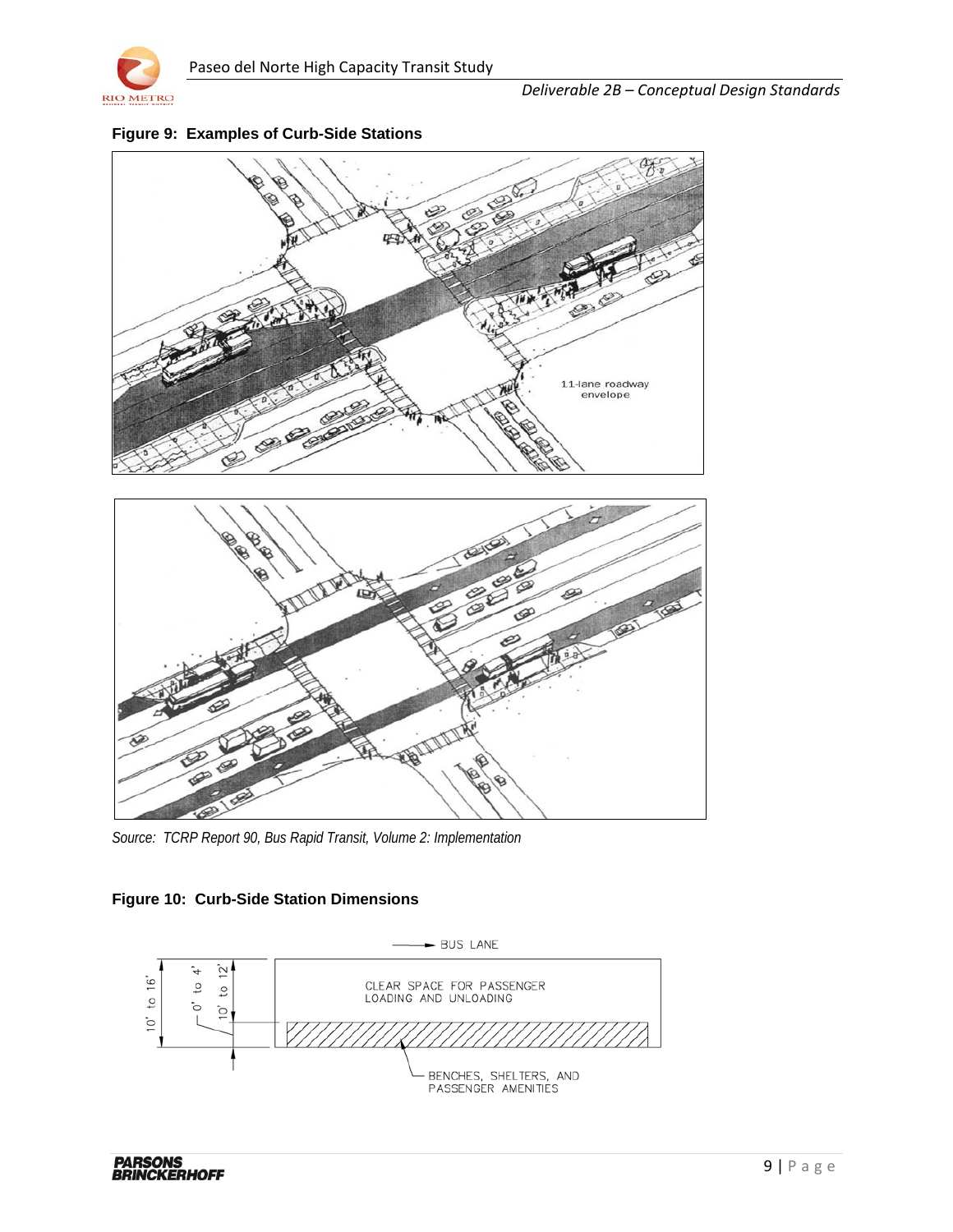

## **Park-and-Ride Lots**

The design of park-and-ride lots will vary significantly depending on the shape and size of the site and location along the route. A general rule of thumb is that approximately 100 parking spaces can be provided for each acre of available land. The number of parking spaces will be maximized as required by demand and located as closely as possible to the adjacent station. A kiss-and-ride, or passenger dropoff/pick-up lane, will also be provided within the park-and-ride lot as near as practical to the station. Handicapped parking spaces will be provided in accordance with Americans with Disabilities Act (ADA) requirements.

Park-and-ride lots will fall into two categories: terminal park-and-ride lots and in-route park-and-ride lots. A terminal park-and-ride lot is located at the end of the BRT line; all others are considered in-route park-and-ride lots. Terminal park-and-ride lots will serve as turnarounds and layover locations for buses and will be designed for circulation of buses through the lot. In these cases, it is anticipated that stations will be located within the park-and-ride lot. Depending on the layout of the park-and-ride lot, the station could be either a median type or curb-side type. Stations at in-route park-and-ride lots are expected to be located adjacent to the roadway used by the BRT route. Therefore, bus circulation through these lots is not anticipated. An example layout of a park-and-ride lot is shown in Figure 11.

## **Figure 11: Example of a Park-and-Ride Lot**



(Sounce: Levinson et al., 1975)

*Source: TCRP Report 90, Bus Rapid Transit, Volume 2: Implementation*

## **Standards for Roadway and Intersection Modifications**

Roadway and intersection modifications will be required to accommodate the new BRT system. Roadways in the project area fall under the jurisdiction of the City of Albuquerque, New Mexico Department of Transportation (NMDOT) and the City of Rio Rancho. Each of these agencies has adopted roadway design criteria that will govern roadways within their jurisdiction.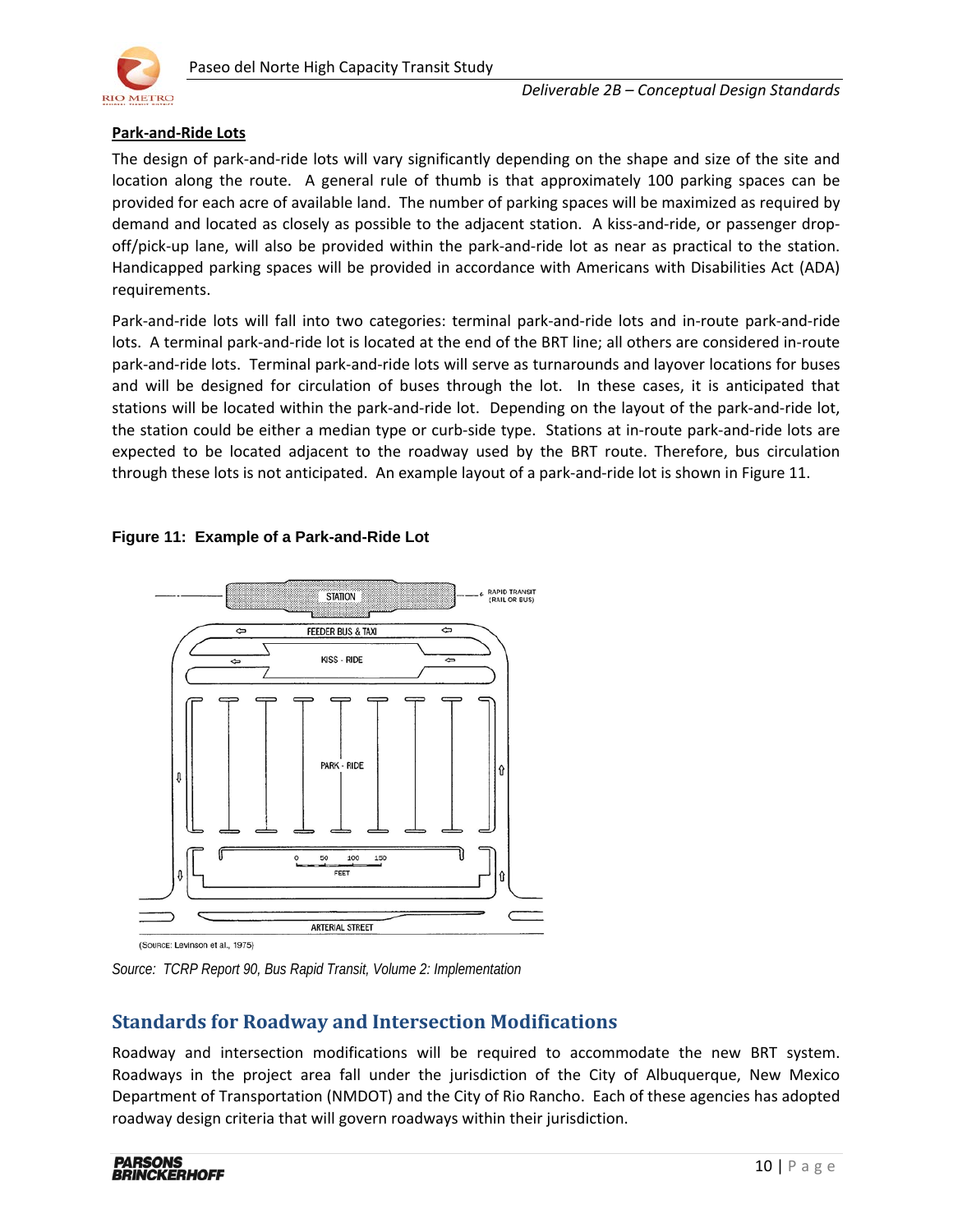

Roadway and intersection modifications will consist of widening or reconfiguring lanes to incorporate BRT busways or bus lanes. Although some alignment shifts may occur, it is anticipated that the primary design effort will be in evaluating the existing roadway cross-section and determining appropriate measures to implement the BRT system within the available right-of-way with the least impact and cost.

For the segment of Paseo del Norte (PdN)adjacent to the Village of Los Ranchos, special restrictions limit roadway elevations at bridge crossings. Specifically, the roadway bridges that cross over PdN at Rio Grande Boulevard, 4<sup>th</sup> Street, and the Chamisal Lateral acequia pedestrian bridge cannot be raised above their current elevations. Roadway modifications to incorporate BRT busways or bus lanes in this area must remain consistent with the existing bridge elevations.

Pertinent criteria for the design of roadway and intersection modifications are described below.

## **Roadway Cross-Section Design**

Modifications to the roadway cross-section will involve identifying the new busway or bus lane areas and shifting or reconfiguring traffic lanes to make way for busways and bus lanes. Table 3 shows the criteria for minimum and desirable widths of various cross-section elements for each agency involved.

## **Roadway Alignment Design**

The alignment of the roadway corridors is established and major modifications are not expected. Alignment changes are anticipated to be limited to lane shifts and tapers to accommodate the introduction of busways into the roadway typical section. Table 4 shows pertinent design criteria for roadway alignment modifications.

| <b>Type of Element</b>         | <b>City of Albuquerque (COA)</b><br>Width                                                                                                                                | <b>NMDOT</b><br><b>Width</b>                              | <b>City of Rio Rancho (CORR)</b><br>Width |
|--------------------------------|--------------------------------------------------------------------------------------------------------------------------------------------------------------------------|-----------------------------------------------------------|-------------------------------------------|
| General Driving Lane*          | 11' min., 12' desirable                                                                                                                                                  | 11' min., 12 desirable                                    | 11'                                       |
| Left or Right Turn             | 10' min.,                                                                                                                                                                | 10' min., 11'                                             | 11'                                       |
| Lane                           |                                                                                                                                                                          | desirable                                                 |                                           |
| <b>Bicycle Lane</b>            | $6'$ min.                                                                                                                                                                | $5'$ min.                                                 | $6'$ min.                                 |
| Shoulders                      | No requirement                                                                                                                                                           | Per AASHTO Green<br><b>Book</b>                           | No requirement                            |
| <b>Outer Curb &amp; Gutter</b> | $2' - 7'$ $\frac{1}{2}$                                                                                                                                                  | 2'-6" typical<br>Can match COA or<br><b>CORR</b> standard | $2' - 0''$                                |
| Median Curb & Gutter           | $1'-6"$                                                                                                                                                                  | $1'-6"$                                                   | $1'-6"$                                   |
| Sidewalk                       | 10' min. arterials adjacent to<br>major activity centers,<br>6' min. other arterials,<br>9' min. collectors adjacent to<br>major activity centers,<br>5' min. all others | $5'$ min.                                                 | $6'$ min.                                 |
| Sidewalk Buffer                | Varies depending on right-of-<br>way width, sidewalk typically<br>set 1' from right-of-way line                                                                          | No specific<br>requirement                                | $5'$ min.                                 |

#### **Table 3: Roadway Cross-Section Elements**

*\* General driving lanes immediately adjacent to busways are recommended to be a minimum of 12 feet wide.*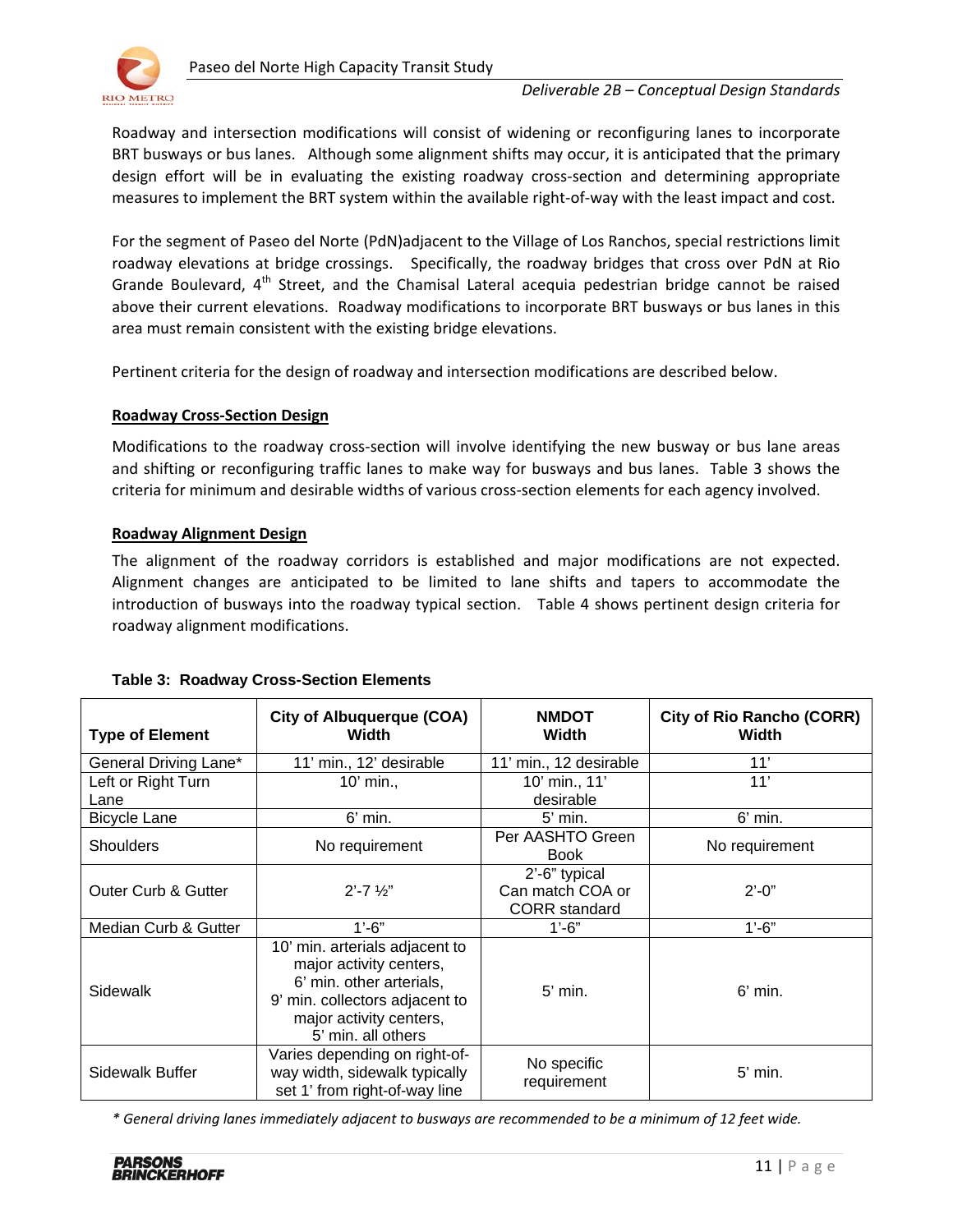

## **Table 4: Roadway Alignment**

| <b>Design Parameter</b>                                                     | <b>Design Value</b>                                                                                                          |  |
|-----------------------------------------------------------------------------|------------------------------------------------------------------------------------------------------------------------------|--|
| <b>Design Speed (MPH)</b>                                                   | Posted Speed to 10 mph over Posted Speed                                                                                     |  |
| <b>Alignment</b>                                                            |                                                                                                                              |  |
| Lane Shifting Taper Length, L (ft.)<br>(Where $W = width$ and $S = speed$ ) | L= $(WS2/60)/2$ (min. for speed up to 40 mph)<br>L=WS/2 (min. for speed 45 mph or higher)<br>L=WS (desirable for all speeds) |  |
| Lane Merging Taper Length, L (ft.)<br>(Where $W = width$ and $S = speed$ )  | L=WS $^{2}$ /60 (min. for speed up to 40 mph)<br>L=WS (min. for speed 45 mph or higher, desirable<br>for all speeds)         |  |
| Absolute Min. Curve Radius (ft.)                                            | 265                                                                                                                          |  |
| <b>Gradient</b>                                                             |                                                                                                                              |  |
| Desirable Maximum                                                           | <b>Match Existing Street</b>                                                                                                 |  |
| Absolute Maximum                                                            | 8%                                                                                                                           |  |
| Minimum                                                                     | 0.3%                                                                                                                         |  |

## **Intersection Modifications**

Intersection modifications will include reconfiguration and shifting of lanes to accommodate the new BRT system. Where median BRT busways are designed, all unsignalized intersection median openings will be closed. Table 5 below shows pertinent design criteria for intersection modifications.

## **Table 5: Intersection Elements**

| <b>Type of Element</b>                            | <b>City of Albuquerque</b><br><b>Dimension</b>                   | <b>NMDOT</b><br><b>Dimension</b>                                                                             | <b>City of Rio Rancho</b><br><b>Dimension</b>                                                                                                                                 |
|---------------------------------------------------|------------------------------------------------------------------|--------------------------------------------------------------------------------------------------------------|-------------------------------------------------------------------------------------------------------------------------------------------------------------------------------|
| Min. Curb Return<br>Radius (BRT Route)            | 25' Typical,<br>Design for A-BUS<br>vehicle                      | 50' for Single Unit (SU)<br>vehicle, Design for A-<br><b>BUS</b> vehicle                                     | Design for A-BUS<br>vehicle                                                                                                                                                   |
| Min. Left or Right Turn<br>Lane Width             | 11' desirable,<br>10' absolute min.                              | 11' desirable,<br>10' absolute min.                                                                          | 11'                                                                                                                                                                           |
| Min. Left or Right Turn<br>Lane Length            | Determined by traffic<br>analysis, but no less<br>than 100' min. | Refer to Table 18.K.1 of<br>State Access<br><b>Management Manual</b>                                         | 370' for Urban Principal<br>Arterials posted 45mph<br>or higher, all others<br>determined by traffic<br>analysis with<br>75' min.for unsignalized<br>160' min. for signalized |
| Min. Taper Length for<br>Left or Right Turn lanes | 84' Taper with 150'<br>radius reverse curves                     | $100' - 175'$ Depending<br>on Design Speed.<br>Refer to Table 18.K.1 of<br>State Access<br>Management Manual | Refer to Table 18.K.1 of<br><b>State Access</b><br><b>Management Manual</b>                                                                                                   |